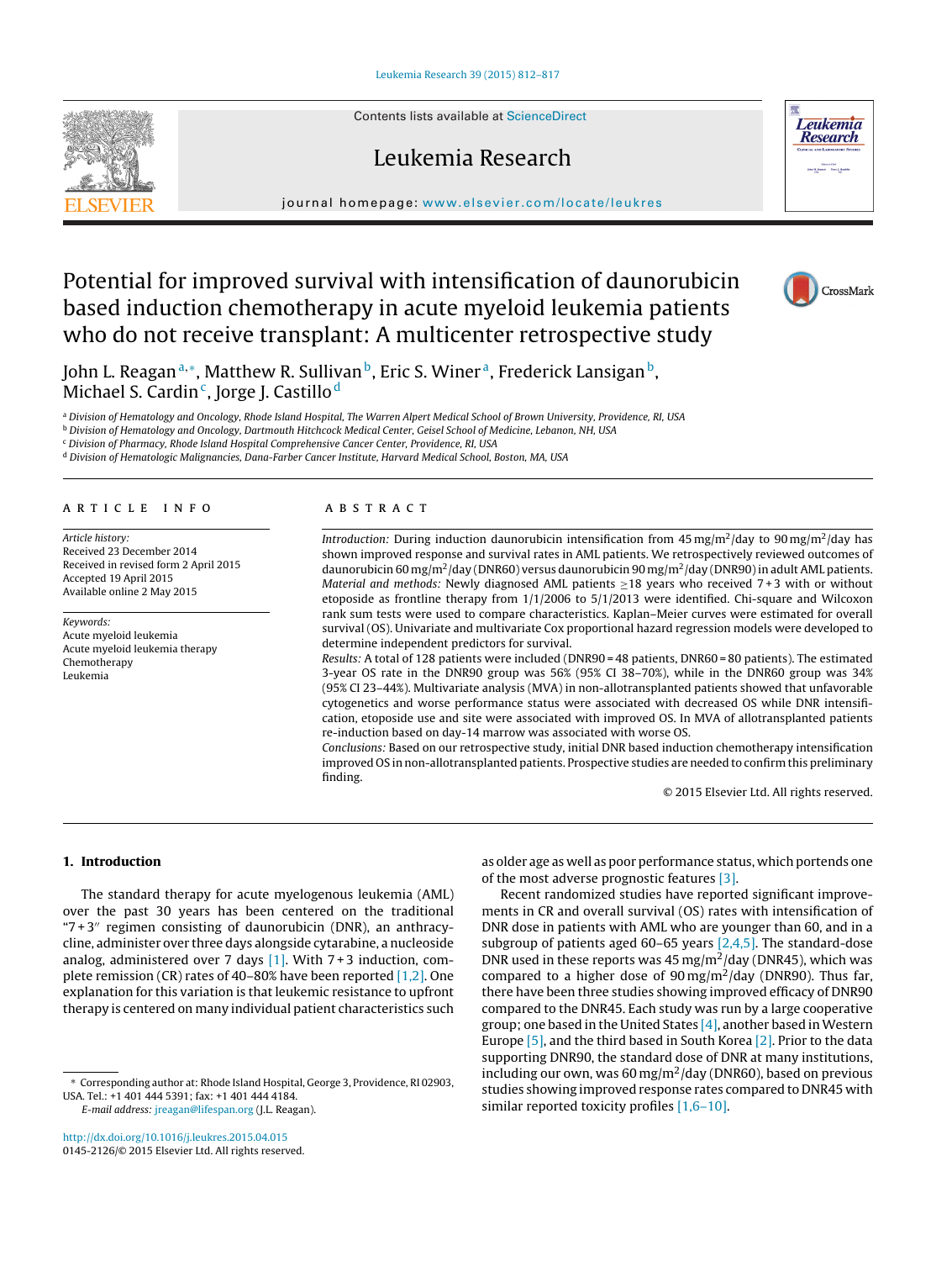To date, there has been no prospective study evaluating the efficacy and toxicity profiles of DNR60 in comparison with DNR90 as part of the 7 + 3 regimen for single planned induction treatment of AML. Of particular importance to this question is that as age increases, especially for those patients over 50, the benefit of high-dose DNR decreases when compared to standard-dose DNR while the toxicity also appears to increase  $[4,5]$ . We conducted a multicenter retrospective chart review to determine differences in clinical outcomes between DNR60 and DNR90.

## **2. Materials and methods**

Consecutive newly diagnosed AML patients 18 years or older who received induction therapy with DNR and cytarabine from January 1st, 2006 to May 1st, 2013 were identified through the Rhode Island Hospital (RIH), The Miriam Hospital (TMH), and Dartmouth Hitchcock Medical Center (DHMC) cancer center medical records. Acute promyelocytic leukemia patients were excluded. Patients received either DNR60 or DNR90 on days 1–3 as an IV bolus along with concurrent cytarabine 100–200 mg/m<sup>2</sup>/day administered as a 24-hour infusion on days 1–7. A subset of patients in each DNR cohort also received etoposide 100  $\text{mg/m}^2/\text{day}$  on days 1-3 over 2 h. Inclusion of etoposide to DNR-based induction chemotherapy had become a frequent practice at our sites during the study time period based on involvement in a recent cooperative group trial  $[11]$ . The study was approved by the Institutional Review Boards of all participating sites.

Demographic data (age, sex, ECOG performance status, site of treatment deidentified as site 1, 2, or 3) as well as AML specific data (initial white blood cell count [WBC], initial bone marrow [BM] blast count, cytogenetic risk stratification, CR rate, and OS) were recorded. Cytogenetic risk was categorized as favorable, intermediate and unfavorable based on the National Comprehensive Cancer Network (NCCN) guidelines [\[12\].](#page-5-0) CR was defined by International Working Group (IWG) in AML criteria [\[13\].](#page-5-0) Day-14 BM biopsies were obtained per attending physician discretion, as was the clinical decision regarding re-induction based on day-14 BM biopsy results. Patients were determined to be in CR from initial chemotherapy ifthey attained IWG AML CR criteria after either first or second induction with DNR-based chemotherapy. OS was defined as the time in months elapsed from diagnosis until death or end of follow-up.

Clinical characteristics of the patients are presented using descriptive statistics. Chi-square and Wilcoxon rank-sum tests were used to determine differences in categorical and continuous variables, respectively, between the standard and high-dose DNR groups. Logistic regression models were fitted to investigate the relation between clinical variables and attainment of CR. The outcome of interest for the logistic regression analyses was odds ratio (OR) of attaining CR with 95%

confidence interval (CI). OS curves were estimated using the Kaplan–Meier method [\[14\],](#page-5-0) and compared using the log-rank test [\[15\].](#page-5-0) Univariate and multivariate Cox proportional-hazard regression models were fitted to evaluate the relation between clinical variables and OS  $[16]$ . The outcome of interest for the Cox regression analyses was hazard ratio (HR) of death from any cause with 95% CI. For OS analysis patients were divided into two groups, those that did not receive allogeneic stem cell transplantation (allo-SCT) and those that did receive allo-SCT. In the multivariable models, p-values <0.05 were considered statistically significant. All calculations and graphs were obtained using Stata/SE 13.1 (StataCorp LP, College Station, TX, USA).

## **3. Results**

Our study included 128 patients with newly diagnosed AML, 80 (62.5%) received DNR60 and 48 (37.5%) received DNR90 as part of induction therapy. Selected characteristics of the patients are shown in Table 1. The DNR90 cohort was younger than the DNR60 cohort. Also, patients in the DNR90 cohort, had better ECOG performance status and were more likely to have received etoposide than their DNR60 counterparts. Overall, 31 patients (27%) required a second course ofinduction chemotherapy based on residual disease on day-14 bone marrow biopsy. DNR60 patients were more likely to have required a second course of induction than DNR90 patients. There was no difference in median white blood cell (WBC) or WBC counts over  $50,000/\mu L$ , although there was a trend toward hyperleukocytosis in the DNR60 group. There were no differences in sex, initial median bone marrow blast percent and cytogenetic risk categorical distribution between the DNR90 and DNR60 cohorts. Inter-site comparison between sites 1 and 3 revealed greater use of etoposide (42% at site 1, 19% at site 3,  $p = 0.01$ ) and older patients (site 1 median age = 61, site 3 median age = 57,  $p = 0.02$ ) at site 1 while patients at site 3 were more likely to receive DNR90 (site 1 = 24%, site  $3 = 52\%$ ,  $p = 0.004$ ). Furthermore, although not statistically significant there were fewer patients with favorable risk cytogenetics at site 1 compared to site 3 (site 1 = 6%, site 3 = 21%,  $p = 0.07$ ).

At the end of induction, 87 patients (68%) obtained pathological CR, 29 (23%) did not obtain CR, and 12 (9%) were not evaluable.

## **Table 1**

 $\mathbf{S}$  set at  $\mathbf{S}$  at a set of the DNRC0 and DNR00 cohorts.

| Variable                                 | All patients   |             | $DNR60 (n = 80)$ |             | DNR90 $(n=48)$ |             | $p$ -Value |
|------------------------------------------|----------------|-------------|------------------|-------------|----------------|-------------|------------|
|                                          | Median or $N$  | Range or %  | Median or $N$    | Range or %  | Median or $N$  | Range or %  |            |
| Median age (years)                       | 58             | $18 - 78$   | 61.5             | $18 - 78$   | 53.5           | $26 - 75$   | < 0.001    |
| Sex                                      |                |             |                  |             |                |             |            |
| Women                                    | 64             | 50%         | 39               | 49%         | 25             | 52%         | 0.72       |
| Men                                      | 64             | 50%         | 41               | 51%         | 23             | 48%         |            |
| ECOG                                     |                |             |                  |             |                |             |            |
| $\bf{0}$                                 | 72             | 56%         | 37               | 46%         | 35             | 73%         | 0.01       |
| $\mathbf{1}$                             | 49             | 38%         | 37               | 46%         | 12             | 25%         |            |
| $\overline{2}$                           | $\overline{7}$ | 5%          | 6                | 8%          | $\mathbf{1}$   | 12%         |            |
| Median BM blasts                         | 53.5%          | $16 - 98$   | 56%              | $20 - 98$   | 50%            | $16 - 93$   | 0.29       |
| Median WBC at diagnosis (cells/ $\mu$ L) | 7.25           | $0.3 - 279$ | 7.85             | $0.3 - 210$ | 6.3            | $1.1 - 279$ | 0.82       |
| Risk category                            |                |             |                  |             |                |             |            |
| Favorable                                | 15             | 12          | $9$              | 12          | 6              | 13          | 0.54       |
| Intermediate                             | 70             | 56          | 41               | 53          | 29             | 62          |            |
| Unfavorable                              | 39             | 31          | 27               | 35          | 12             | 26          |            |
| Etoposide                                |                |             |                  |             |                |             |            |
| No                                       | 94             | 73          | 64               | 80          | 30             | 63          | 0.03       |
| Yes                                      | 34             | 27          | 16               | 20          | 18             | 38          |            |
| Re-induction                             |                |             |                  |             |                |             |            |
| No                                       | 97             | 76          | 55               | 69          | 25             | 87          | 0.02       |
| Yes                                      | 31             | 24          | 25               | 31          | 6              | 13          |            |
| Site                                     |                |             |                  |             |                |             |            |
| Site 1                                   | 50             | 39          | 38               | 48          | 12             | 25          | 0.01       |
| Site 2                                   | 26             | 20          | 17               | 22          | 9              | 19          |            |
| Site 3                                   | 52             | 41          | 25               | 31          | 27             | 56          |            |

ECOG: Eastern Cooperative Oncology Group; BM: bone marrow; WBC: white blood cells: DNR60: daunorubicin 60 mg/m<sup>2</sup>/day; DNR90: daunorubicin 90 mg/m<sup>2</sup>/day.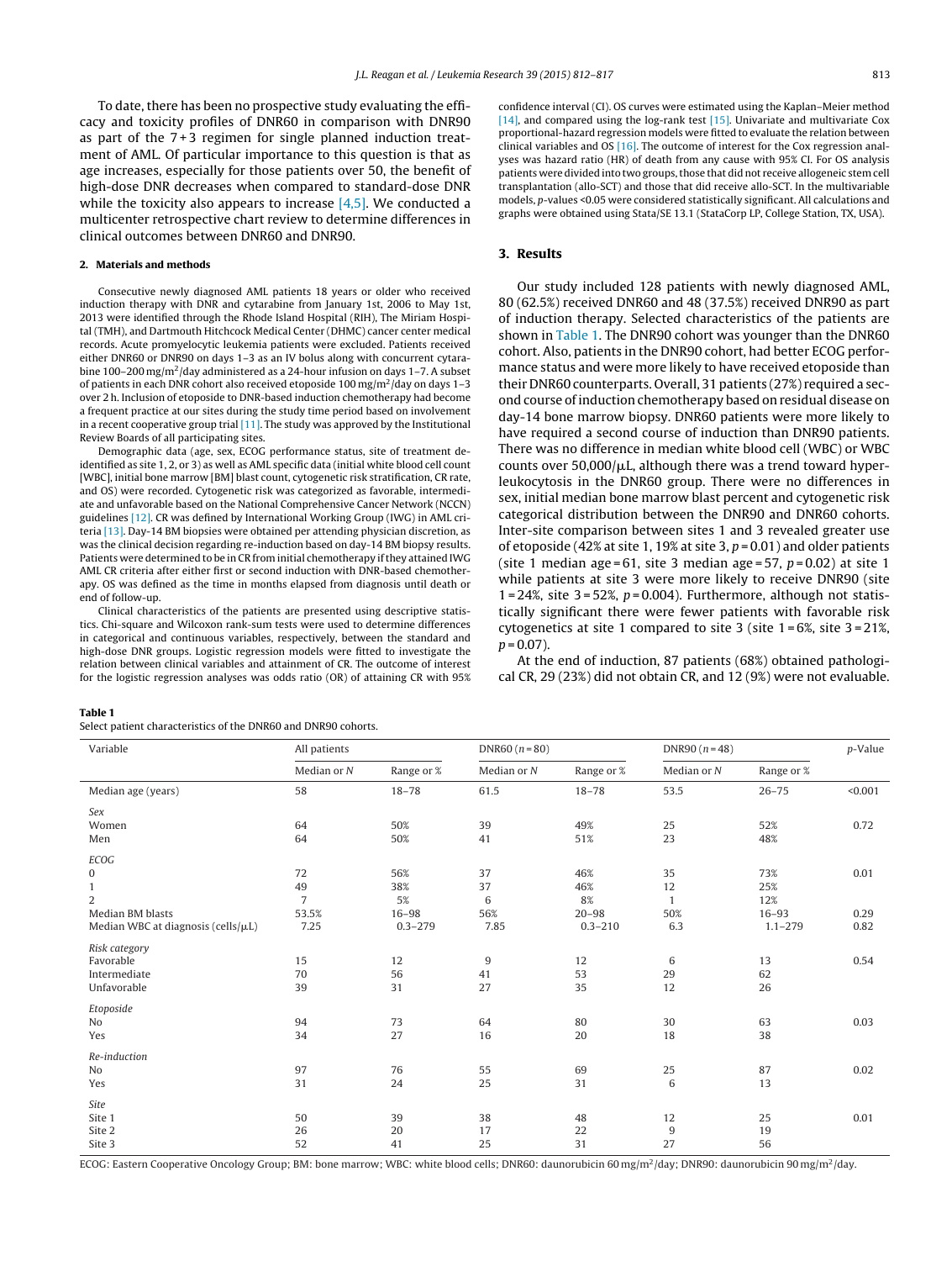## **Table 2**

Univariate and multivariate regression analyses results for overall CR.

| Variable               | Univariate<br>OR (95% CI) | $p$ -Value | Multivariate<br>OR (95% CI) | $p$ -Value |
|------------------------|---------------------------|------------|-----------------------------|------------|
| Age                    | $0.99(0.96 - 1.02)$       | 0.46       | $1.00(0.96 - 1.04)$         | 0.94       |
| <b>ECOG</b>            |                           |            |                             |            |
| $\bf{0}$               | $1.00$ (Ref)              |            | $1.00$ (Ref)                |            |
| $\mathbf{1}$           | $0.97(0.45 - 2.10)$       | 0.94       | $1.00(0.38 - 2.62)$         | 1.00       |
| 2                      | $1.17(0.21 - 6.51)$       | 0.86       | $1.30(0.11 - 15.83)$        | 0.84       |
| Risk category          |                           |            |                             |            |
| Favorable              | $1.00$ (Ref)              |            | $1.00$ (Ref)                |            |
| Intermediate           | $0.58(0.15 - 2.28)$       | 0.44       | $0.79(0.15 - 4.04)$         | 0.78       |
| Unfavorable            | $0.32(0.08 - 1.33)$       | 0.12       | $0.48(0.09 - 2.55)$         | 0.39       |
| Etoposide              |                           |            |                             |            |
| N <sub>o</sub>         | $1.00$ (Ref)              |            | $1.00$ (Ref)                |            |
| Yes                    | $0.98(0.42 - 2.27)$       | 0.96       | $1.02(0.37 - 2.83)$         | 0.97       |
| Re-induction at day 14 |                           |            |                             |            |
| N <sub>0</sub>         | $1.00$ (Ref)              |            | $1.00$ (Ref)                |            |
| Yes                    | $0.65(0.28 - 1.52)$       | 0.32       | $0.67(0.23 - 1.91)$         | 0.45       |
| Site                   |                           |            |                             |            |
| Site 1                 | $1.00$ (Ref)              |            | $1.00$ (Ref)                |            |
| Site 2                 | $0.99(0.38 - 2.58)$       | 0.98       | $0.97(0.33 - 2.83)$         | 0.96       |
| Site 3                 | $3.46(1.39 - 8.61)$       | 0.008      | $3.94(1.25 - 12.40)$        | 0.02       |
| Dose                   |                           |            |                             |            |
| DNR60                  | $1.00$ (Ref)              |            | $1.00$ (Ref)                |            |
| DNR90                  | $2.40(1.05 - 5.51)$       | 0.04       | $1.74(0.63 - 4.84)$         | 0.29       |

OR: odds ratio; CI: confidence interval; ECOG: Eastern Cooperative Oncology Group; DNR60: daunorubicin 60 mg/m<sup>2</sup>/day. DNR90: daunorubicin 90 mg/m<sup>2</sup>/day.

Since most of the non-evaluable patients died before CR could be assessed, they were considered as not having achieved a CR for the regression analysis (worse-case scenario). The CR rate in the DNR90 and DNR60 groups were 79% and 61%, respectively. Neither initial WBC count nor BM blast count were associated with CR attainment. Logistic regression analysis showed DNR dose and treatment at site 3 to be associated with improved CR in univariate analysis. However, in the multivariate analysis, DNR dose did not retain significance although it was associated with an almost 2-fold increased likelihood of attaining CR. Only treatment site 3 was associated with higher rates of CR. Detailed results are shown in Table 2.

With a median follow-up of 47 months, the median OS for the entire cohort was 18 months with estimated 3-year OS rate of 42% (95% CI 32–51%). Kaplan–Meier OS curves are shown in [Fig.](#page-3-0) 1. The median follow-up times for the DNR90 and DNR60 groups were 37 months and 52 months, respectively. The estimated 3-year OS rate in the DNR90 group was 56% (95% CI 38–70%), while in the DNR60 group was 34% (95% CI 23–44%).

Out of 87 patients who achieved CR, 42 (48%) went on to receive allo-SCT. Five patients went on to allo-SCT without attaining CR. In order to determine the effects of initial induction chemotherapy on OS, patients were stratified into those who did not receive allo-SCT [\(Table](#page-3-0) 3) and those that did receive allo-SCT ([Table](#page-4-0) 4). The univariate analysis (UVA) in patients who did not receive allo-SCT showed that age as well as intermediate and unfavorable risk cytogenetics was associated with decreased OS while treatment at site 3 and DNR90 dose was associated with increased OS. In multivariate analysis (MVA), ECOG PS of 2 and unfavorable cytogenetics were associated with decreased OS while treatment at site 3 and use of DNR90 retained their association with increased OS. Etoposide use also correlated with better OS ( $p = 0.02$ ). In the UVA of patients who underwent allo-SCT, no patient characteristic was associated with OS. However, in MVA of transplanted patients the need for re-induction based on disease persistence on day-14 bone marrow conferred decreased OS.

In terms of 30-day mortality, 11/80 DNR60 patients had died by day 30 while 5/48 DNR90 patients had died by day 30. The Odds

Ratio (OR) of 30-day mortality for DNR90 versus DNR60 is 0.73 (95% CI 0.19–2.48;  $p = 0.58$ ). For 90-day mortality, 17/80 DNR60 had died by day 90 while 6/48 DNR90 had died. The OR of 90-day mortality for DNR90 versus DNR60 is 0.53 (95% CI 0.16-1.56;  $p = 0.21$ ).

#### **4. Discussion**

In this retrospective study, we show a statistically significant improvement in OS for adults with newly diagnosed AML treated with an intensified daunorubicin based induction chemotherapy regimen (DNR90) who do not proceed to allo-SCT.Within our study, the estimated 3-year OS rate in the DNR90 group was 56%, while in the DNR60 group was 34%. In univariate analysis of patients who did not undergo allo-SCT, DNR90 was associated with a 68% reduction in the risk of death from any cause (HR 0.32) when compared with DNR60. This benefit retained its significance in MVA after adjusting for important prognostic factors such as age, performance status, cytogenetic risk, etoposide use, re-induction chemotherapy and site of treatment (HR 0.42). Etoposide use showed a 59% reduction in risk of death from any cause (HR 0.41) in non-transplant patients within this MVA. In patients who received allo-SCT, only re-induction based on day-14 BM biopsy influenced OS.

Interestingly, within our study there was a difference in CR and non-allo SCT OS within MVA between the sites 1 and 3. The improved outcomes associated with site 3 may be attributed to greater use of DNR90, younger patients and more cases of favorable risk cytogenetics at site 3 compared to site 1.

To the best of our knowledge, the only other retrospective studies to directly compare DNR60 to DNR90 in adult AML patients have shown a mixed response to DNR dose intensification based on whether the leukemia was classified as core binding factor (CBF) AML or not. Initially, in non-CBF AML patients ≤60 years Devillier and colleagues reported no improvement in overall response or relapse-free survival (RFS) with DNR90 versus DNR60 [\[17\].](#page-5-0) In this study, 300 consecutive AML patients were reviewed; 225 patients received DNR60 while 75 patients received DNR90. Of note, the median follow up in the DNR90 group was 31 months while the DNR60 group had a median follow up of 58 months. This same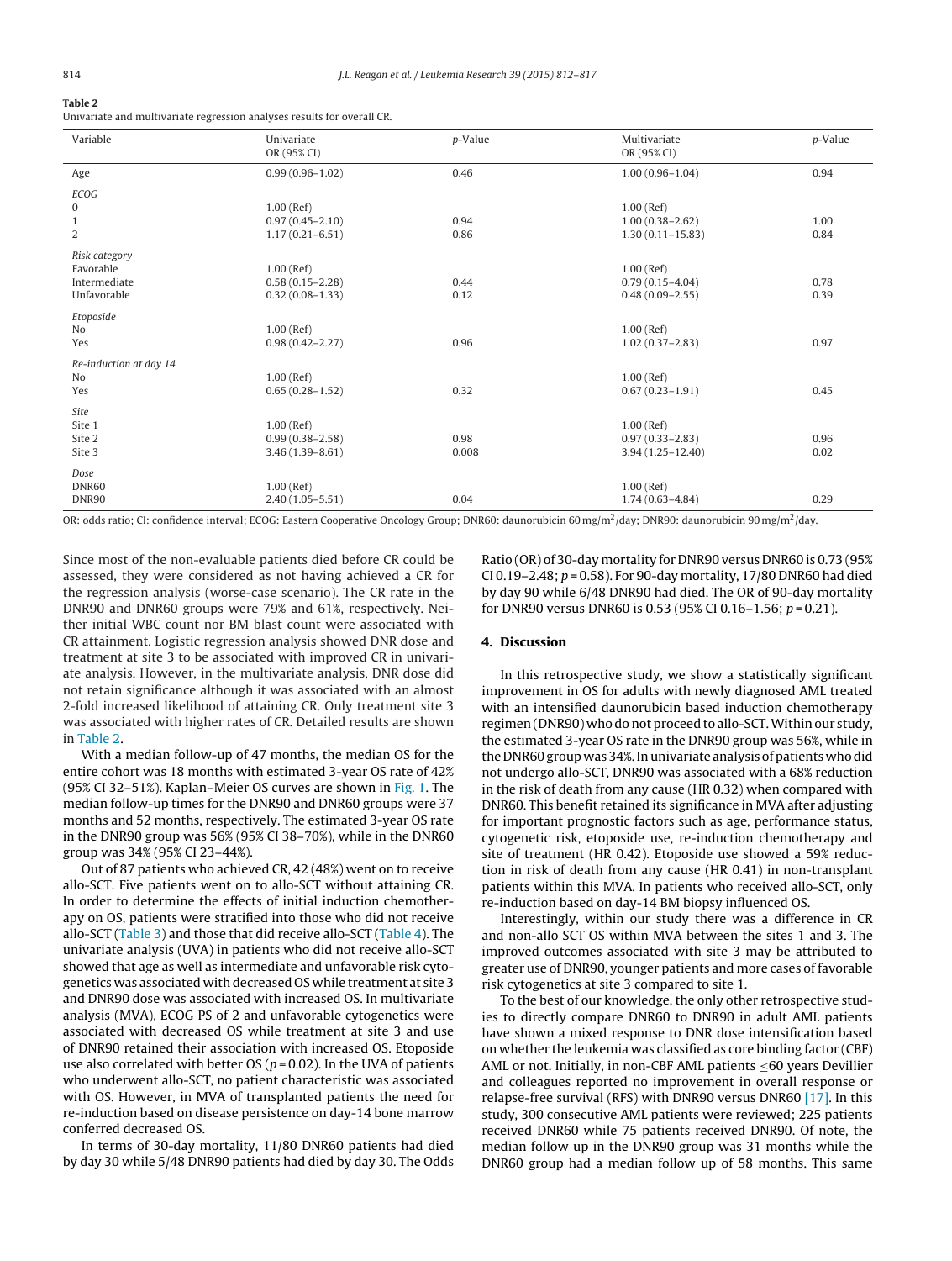<span id="page-3-0"></span>

**Fig. 1.** Patient Kaplan Meier overall survival curves stratified based on age (A), ECOG PS (B), cytogenetic risk (C), and daunorubicin dose (D).

## **Table 3**

|  | Cox proportional-hazard regression analyses results for overall survival in patients who did not proceed to allogeneic transplant. |  |  |  |  |  |
|--|------------------------------------------------------------------------------------------------------------------------------------|--|--|--|--|--|
|  |                                                                                                                                    |  |  |  |  |  |

| Variable               | Univariate<br>HR (95% CI) | p-Value | Multivariate<br>HR (95% CI) | p-Value |
|------------------------|---------------------------|---------|-----------------------------|---------|
| Age                    | $1.03(1.00-1.06)$         | 0.02    | $0.98(0.94 - 1.02)$         | 0.28    |
| <b>ECOG</b>            |                           |         |                             |         |
| 0                      | $1.00$ (Ref)              |         | $1.00$ (Ref)                |         |
| $\mathbf{1}$           | $1.61(0.92 - 2.83)$       | 0.10    | $1.83(0.81 - 4.12)$         | 0.15    |
| 2                      | $1.69(0.64 - 4.46)$       | 0.29    | $4.77(1.21 - 18.9)$         | 0.03    |
| Risk category          |                           |         |                             |         |
| Favorable              | $1.00$ (Ref)              |         | $1.00$ (Ref)                |         |
| Intermediate           | $3.36(1.02 - 11.1)$       | 0.05    | $2.29(0.62 - 8.39)$         | 0.21    |
| Unfavorable            | $7.05(2.03 - 24.5)$       | 0.002   | $5.27(1.39 - 20.0)$         | 0.02    |
| Etoposide              |                           |         |                             |         |
| No                     | $1.00$ (Ref)              |         | $1.00$ (Ref)                |         |
| Yes                    | $0.70(0.37 - 1.33)$       | 0.27    | $0.41(0.19 - 0.86)$         | 0.02    |
| Re-induction on day 14 |                           |         |                             |         |
| N <sub>o</sub>         | $1.00$ (Ref)              |         | $1.00$ (Ref)                |         |
| Yes                    | $1.06(0.58 - 1.95)$       | 0.84    | $0.73(0.32 - 1.66)$         | 0.45    |
| <b>Site</b>            |                           |         |                             |         |
| Site 1                 | $1.00$ (Ref)              |         | $1.00$ (Ref)                |         |
| Site 2                 | $0.88(0.45 - 1.70)$       | 0.70    | $0.63(0.29 - 1.40)$         | 0.73    |
| Site 3                 | $0.36(0.19 - 0.68)$       | 0.002   | $0.20(0.08 - 0.51)$         | 0.001   |
| Dose                   |                           |         |                             |         |
| DNR60                  | $1.00$ (Ref)              |         | $1.00$ (Ref)                |         |
| DNR90                  | $0.32(0.16 - 0.65)$       | 0.002   | $0.42(0.19 - 0.92)$         | 0.03    |

HR: hazard ratio; CI: confidence interval; ECOG: Eastern Cooperative Oncology Group; DNR60: daunorubicin 60 mg/m2/day; DNR90: daunorubicin 90 mg/m2/day.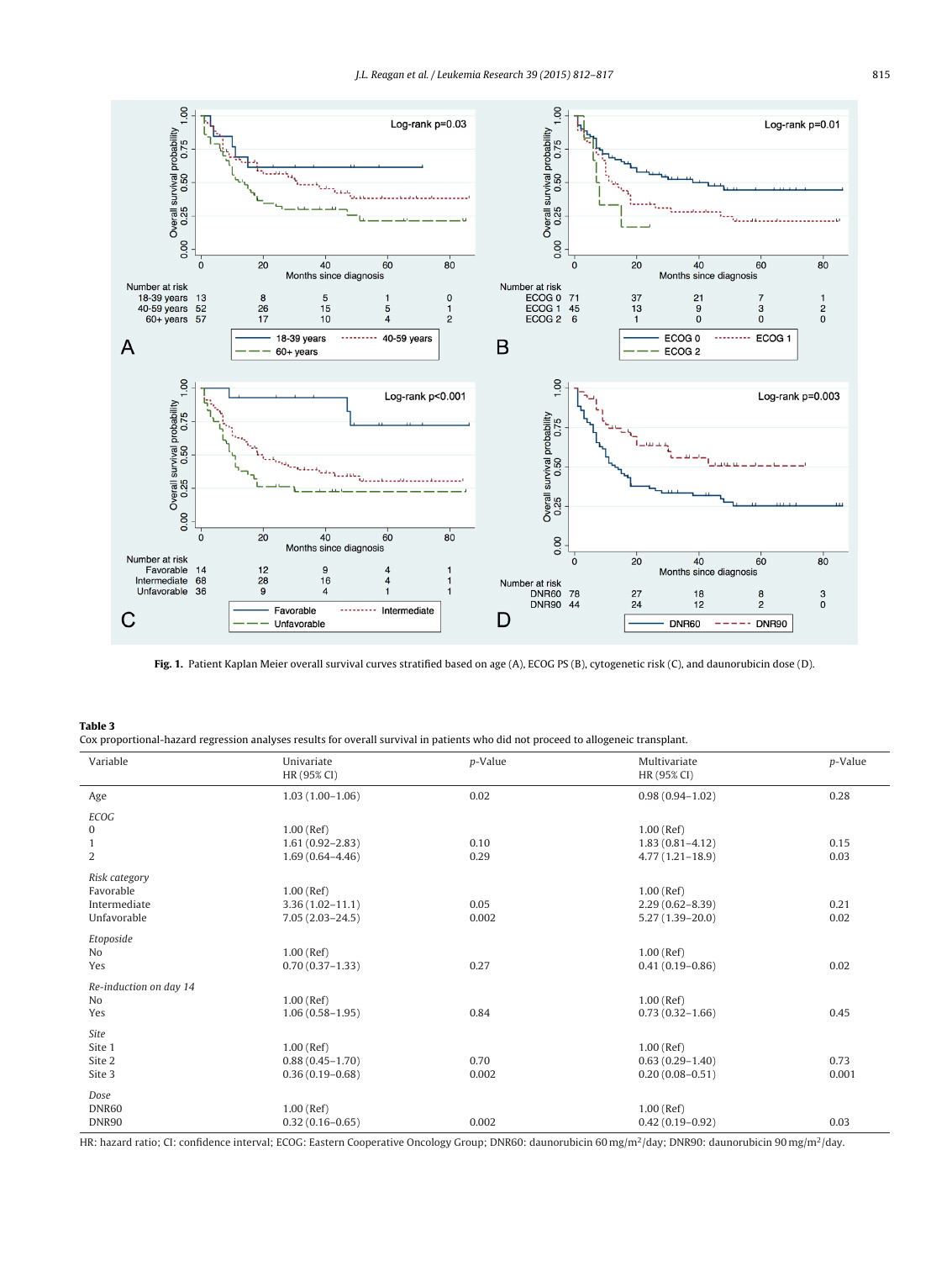## <span id="page-4-0"></span>**Table 4**

Cox proportional-hazard regression analyses results for overall survival in patients who proceeded to allogeneic transplant.

| Variable               | Univariate<br>HR (95% CI) | p-Value | Multivariate<br>HR (95% CI) | p-Value |
|------------------------|---------------------------|---------|-----------------------------|---------|
| Age                    | $0.99(0.96 - 1.03)$       | 0.71    | $0.97(0.92 - 1.02)$         | 0.22    |
| $ECOG*$                |                           |         |                             |         |
| $\bf{0}$               | $1.00$ (Ref)              |         | $1.00$ (Ref)                |         |
| $\mathbf{1}$           | $1.70(0.66 - 4.33)$       | 0.27    | $1.36(0.39 - 4.77)$         | 0.64    |
| Risk category"         |                           |         |                             |         |
| Intermediate           | $1.00$ (Ref)              |         | $1.00$ (Ref)                |         |
| Unfavorable            | $1.89(0.72 - 4.93)$       | 0.19    | $0.82(0.22 - 3.11)$         | 0.78    |
| Etoposide              |                           |         |                             |         |
| No                     | $1.00$ (Ref)              |         | $1.00$ (Ref)                |         |
| Yes                    | $1.93(0.76 - 4.86)$       | 0.17    | $0.83(0.20 - 3.45)$         | 0.80    |
| Re-induction on day 14 |                           |         |                             |         |
| No                     | $1.00$ (Ref)              |         | $1.00$ (Ref)                |         |
| Yes                    | $1.57(0.61 - 4.08)$       | 0.35    | $4.36(1.12 - 17.0)$         | 0.03    |
| Site                   |                           |         |                             |         |
| Site 1                 | $1.00$ (Ref)              |         | $1.00$ (Ref)                |         |
| Site 2                 | $0.57(0.11 - 2.96)$       | 0.51    | $0.22(0.03 - 1.67)$         | 0.14    |
| Site 3                 | $2.22(0.77 - 6.50)$       | 0.14    | $3.13(0.68 - 14.4)$         | 0.14    |
| Dose                   |                           |         |                             |         |
| DNR60                  | $1.00$ (Ref)              |         | $1.00$ (Ref)                |         |
| DNR90                  | $1.37(0.54 - 3.47)$       | 0.51    | $0.37(0.08 - 1.71)$         | 0.20    |

HR: hazard ratio; CI: confidence interval; ECOG: Eastern Cooperative Oncology Group; DNR60: daunorubicin 60 mg/m<sup>2</sup>/day; DNR90: daunorubicin 90 mg/m<sup>2</sup>/day. There were no observations on the ECOG 2 category.

\*\* There were no observations on the low-risk cytogenetics category.

group has reviewed outcomes following anthracycline intensification in previously untreated CBF AML patients ages 16–65 [\[18\].](#page-5-0) Eighty-six patients are included; 57 were treated with DRN60 and 29 with DNR90. Interestingly, all patients attained a CR while there was a trend toward improved OS and a statistically significant improvement in RFS for the DNR90 group compared to the DNR60 group. DNR90 retained its superiority over DNR60 for RFS in multivariate analysis.

In comparison, in our study the most pronounced effect of chemotherapy intensification was seen in those patients with intermediate risk cytogenetics with no improvement seen in the survival of favorable risk patients, i.e. CBF AML. A possible rationale for the lack of improvement in CBF AML is the relatively small sample size of our study as only 15 patients had favorable risk AML. In terms of intermediate risk cytogenetic AML, our study results differed from that reported by Devillier and colleagues in twomain respects. First, our CR rate of 61% with DNR60 was less than the CR rate of 72% Devillier reported, although both are in line with reported CR rates in historical controls of 52-68% [\[19,20\].](#page-5-0) Meanwhile, our CR rate with DNR90 was 79% compared to their CR rate of 69%, which also com-pare favorably to the historical control CR rate of 64–83% [\[2,4,5\].](#page-5-0) The other possible rationale for this discrepancy is that in our study the median follow up time of the DNR90 cohort was longer than that reported by Devillier et al. (37 months vs. 31 months), and did not statistically differ between the DNR60 and DNR90 groups in our study ( $p = 0.21$ ) as it did in their study ( $p < 0.001$ ).

A recent prospective study has shown no difference in response rates or survival for DNR90 compared to DNR60 [\[21\].](#page-5-0) The main difference, however, between this prospective study and our own is how DNR was administered. In our series, patients underwent initial induction therapy with either DNR60 or DNR90 and then only received additional DNR if the day-14 bone marrow biopsy did not show CR, which occurred in 31 patients (27%). In Burnett et al.'s prospective study, a double induction was planned in which patients were randomized to either DNR60 or DNR90 then received a second induction course with daunorubicin 50 mg/m<sup>2</sup>/day for 3 days. This additional DNR dosing likely mitigated any response and

survival benefit seen with DNR intensification as evident by their CR rate of 84% with DNR60, which far exceeds that reported by historical controls [\[19,20\].](#page-5-0)

The primary limitation of our study is that it is retrospective in nature and, by virtue of its design, prone to confounding bias. We attempted to deal with this bias by performing multivariate analysis with clinically relevant variables such as age, performance status, cytogenetic risk, etoposide use, need for re-induction and site of treatment in addition to daunorubicin dose. Classification bias wasminimized in our study as all patients were diagnosed with AML by an expert hematopathologist at each center. Selection bias was limited in this study as all consecutive patients induced with 7 + 3 at each institution were included. The small sample size of our study limits conclusions from subgroup analyses. In addition, the lack of molecular studies that are now routinely available in the care of AML limits this dataset, particularly in terms of risk stratification of those patients with intermediate risk cytogenetics.

## **5. Conclusion**

Our results suggest a role for upfront daunorubicin-based induction chemotherapy dose intensification in patients with AML. Standard clinical practice often calls for induction chemotherapy to be administered prior to the decision of whether or not to proceed to a consolidative allo-SCT. Therefore, our results support the continued use of daunorubicin 90 mg/m<sup>2</sup>/day for 3 days in newly diagnosed AML patients provided a single initial induction strategy is planned. Confirmation of these findings in a randomized, prospective study is required.

## **Conflict of interest statement**

JLR is supported by a Leukemia & Lymphoma Society Special Fellow in Clinical Research Grant Number CDA 4298-14. The authors report no other conflicts of interest.